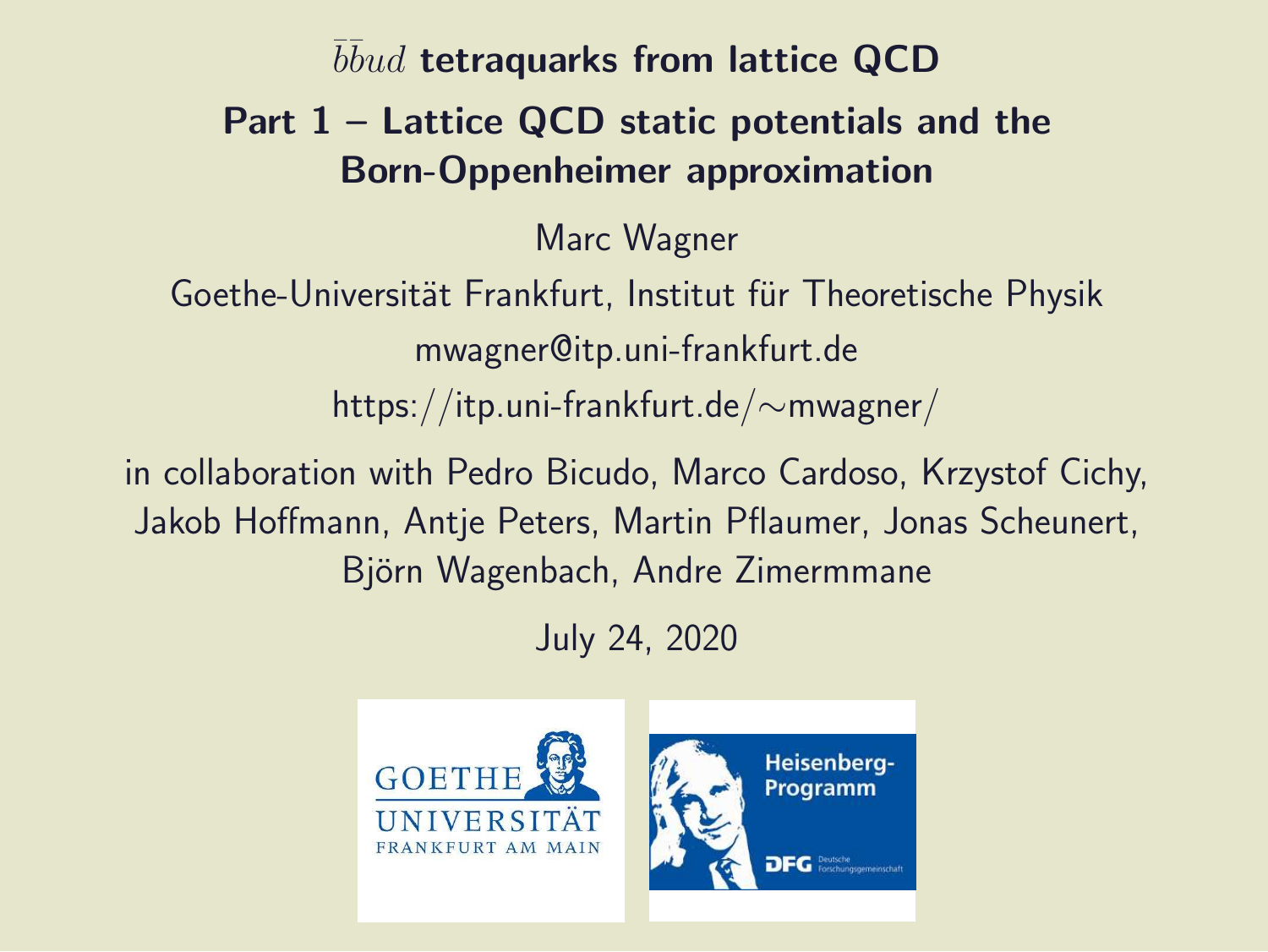### Basic idea: lattice  $QCD + BO(1)$

- $\bullet$  Study heavy-heavy-light-light tetraquarks  $\bar{b}\bar{b}qq$  in two steps.
	- (1) Compute potentials of two static quarks  $b\bar{b}$  in the presence of two lighter quarks  $qq$   $(q \in \{u, d, s, c\})$  using lattice QCD.
	- (2) Check, whether these potentials are sufficiently attractive to host bound states or resonances ( $\rightarrow$  tetraquarks) by using techniques from quantum mechanics and scattering theory.
	- $((1) + (2) \rightarrow$  Born-Oppenheimer approximation).

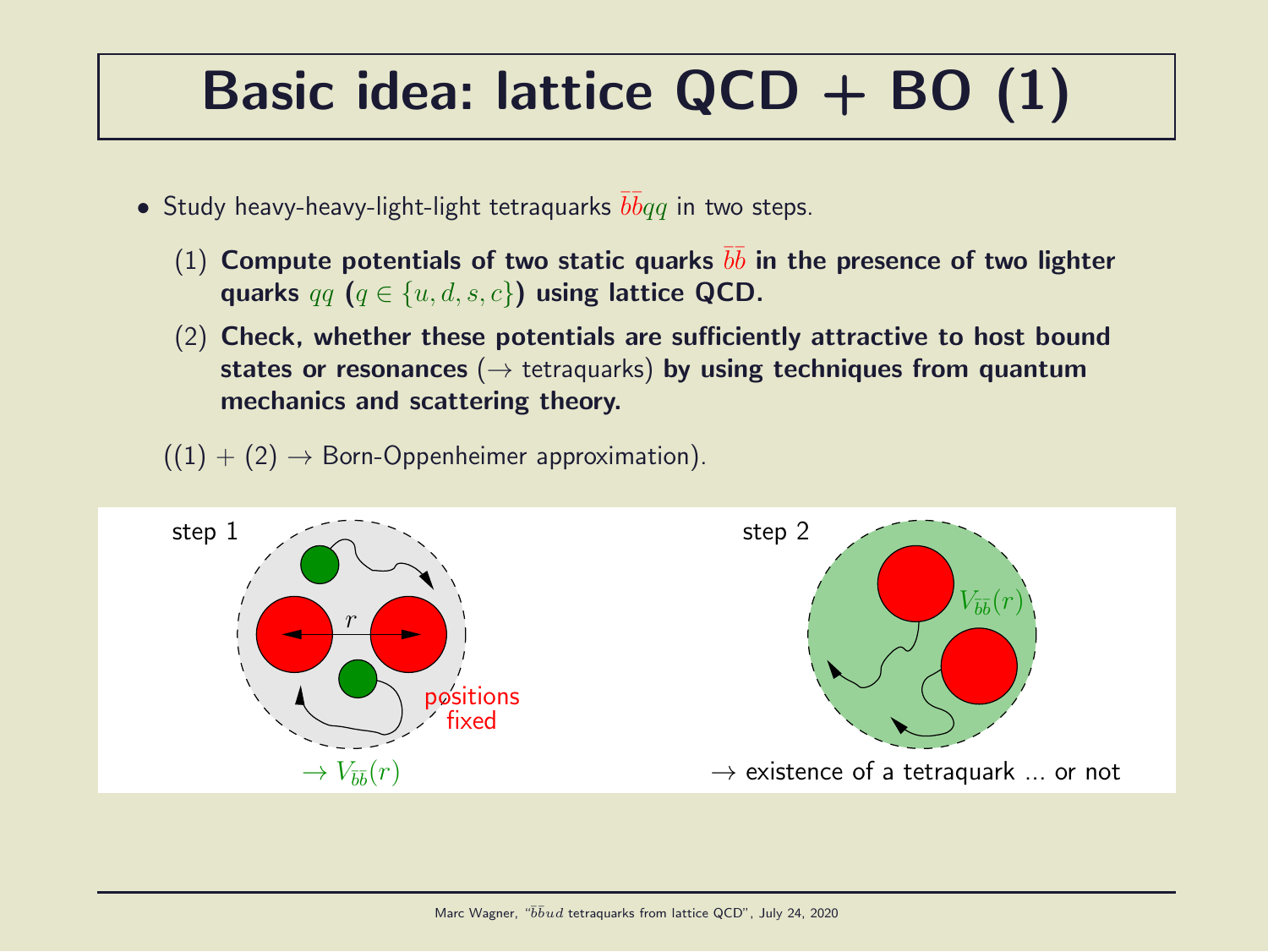#### Basic idea: lattice  $QCD + BO$  (2)

#### • The talk summarizes:

- [P. Bicudo, M.W., Phys. Rev. D 87, 114511 (2013) [arXiv:1209.6274]]
- [P. Bicudo, K. Cichy, A. Peters, B. Wagenbach, M.W., Phys. Rev. D 92, 014507 (2015) [arXiv:1505.00613]]
- [P. Bicudo, K. Cichy, A. Peters, M.W., Phys. Rev. D 93, 034501 (2016) [arXiv:1510.03441]]
- [P. Bicudo, J. Scheunert, M.W., Phys. Rev. D 95, 034502 (2017) [arXiv:1612.02758]]
- [P. Bicudo, M. Cardoso, A. Peters, M. Pflaumer, M.W., Phys. Rev. D 96, 054510 (2017) [arXiv:1704.02383]]
- For recent work from other groups using a similar approach see e.g.: [W. Detmold, K. Orginos, M. J. Savage, Phys. Rev. D 76, 114503 (2007) [arXiv:hep-lat/0703009]] [G. Bali, M. Hetzenegger, PoS LATTICE2010, 142 (2010) [arXiv:1011.0571]] [Z. S. Brown and K. Orginos, Phys. Rev. D 86, 114506 (2012) [arXiv:1210.1953]] [E. Braaten, C. Langmack and D. H. Smith, Phys. Rev. D 90, 014044 (2014) [arXiv:1402.0438]]
- Recent related work (quark models, effective field theories, and QCD sum rules): [M. Karliner and J. L. Rosner, Phys. Rev. Lett. 119, 202001 (2017) [arXiv:1707.07666]] [E. J. Eichten and C. Quigg, Phys. Rev. Lett. 119, 202002 (2017) [arXiv:1707.09575]] [Z. G. Wang, Acta Phys. Polon. B 49, 1781 (2018) [arXiv:1708.04545]] [W. Park, S. Noh and S. H. Lee, Acta Phys. Polon. B 50, 1151-1157 (2019) [arXiv:1809.05257]] [B. Wang, Z. W. Liu and X. Liu, Phys. Rev. D 99, 036007 (2019) [arXiv:1812.04457]] [M. Z. Liu, T. W. Wu, M. Pavon Valderrama, J. J. Xie and L. S. Geng, Phys. Rev. D 99, 094018 (2019) [arXiv:1902.03044]]
- Full lattice QCD work is covered in the second part of this talk by Martin Pflaumer.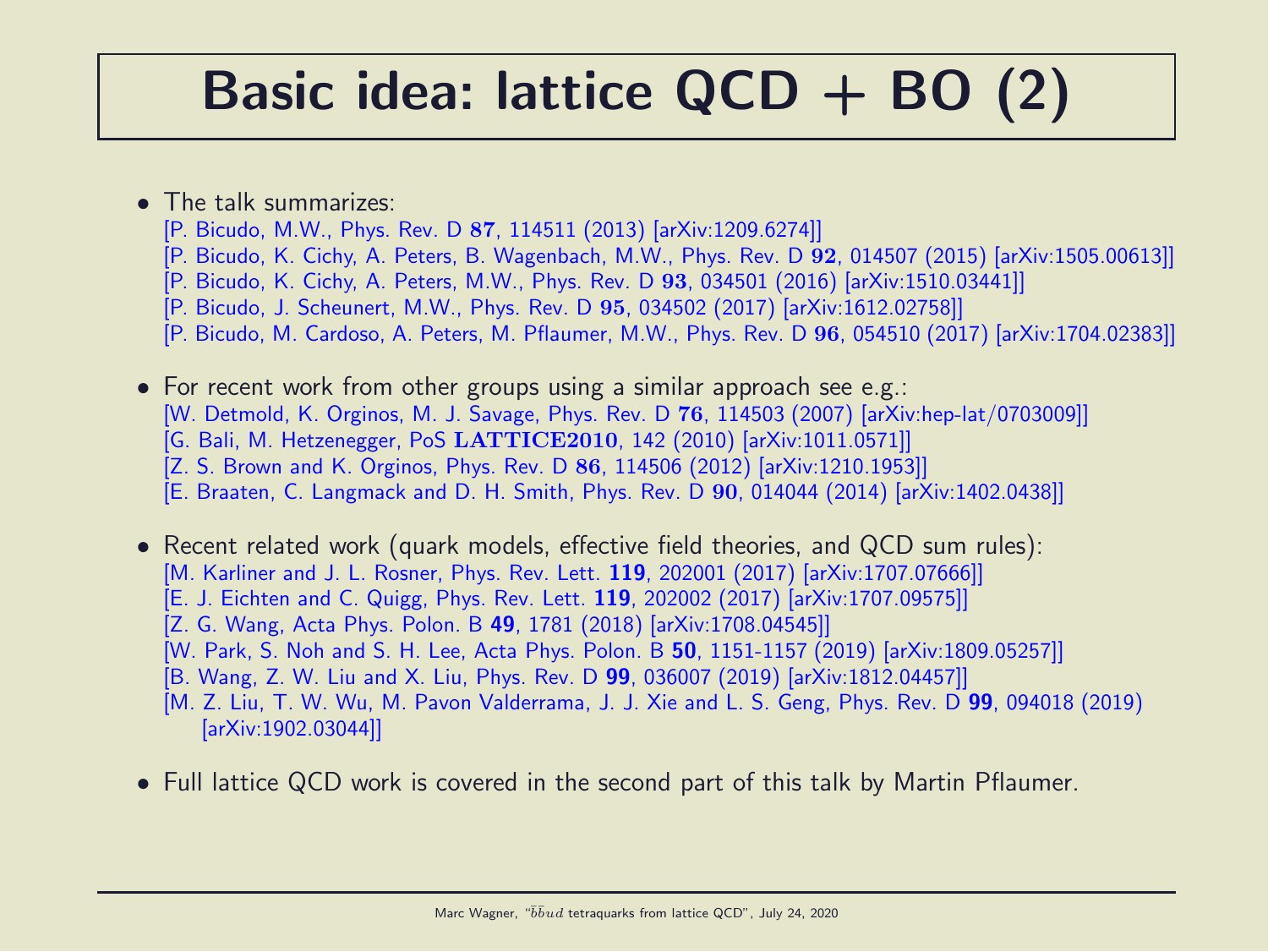### Why are such studies important? (1)

- Meson: system of quarks and gluons with integer total angular momentum  $J = 0, 1, 2, \ldots$
- Most mesons seem to be quark-antiquark pairs  $\bar{q}q$ , e.q.  $\pi \equiv \bar{u}d$ ,  $D \equiv \bar{c}d$ ,  $\eta_s \equiv \bar{c}c$ (quark-antiquark model calculations reproduce the majority of experimental results).
- Certain mesons are poorly understood (e.g. significant discrepancies between experimental results and quark model calculations), could have a more complicated structure, e.g.
	- 2 quarks and 2 antiquarks (tetraquark),
	- a quark-antiquark pair and gluons (hybrid meson),
	- only gluons (glueball).

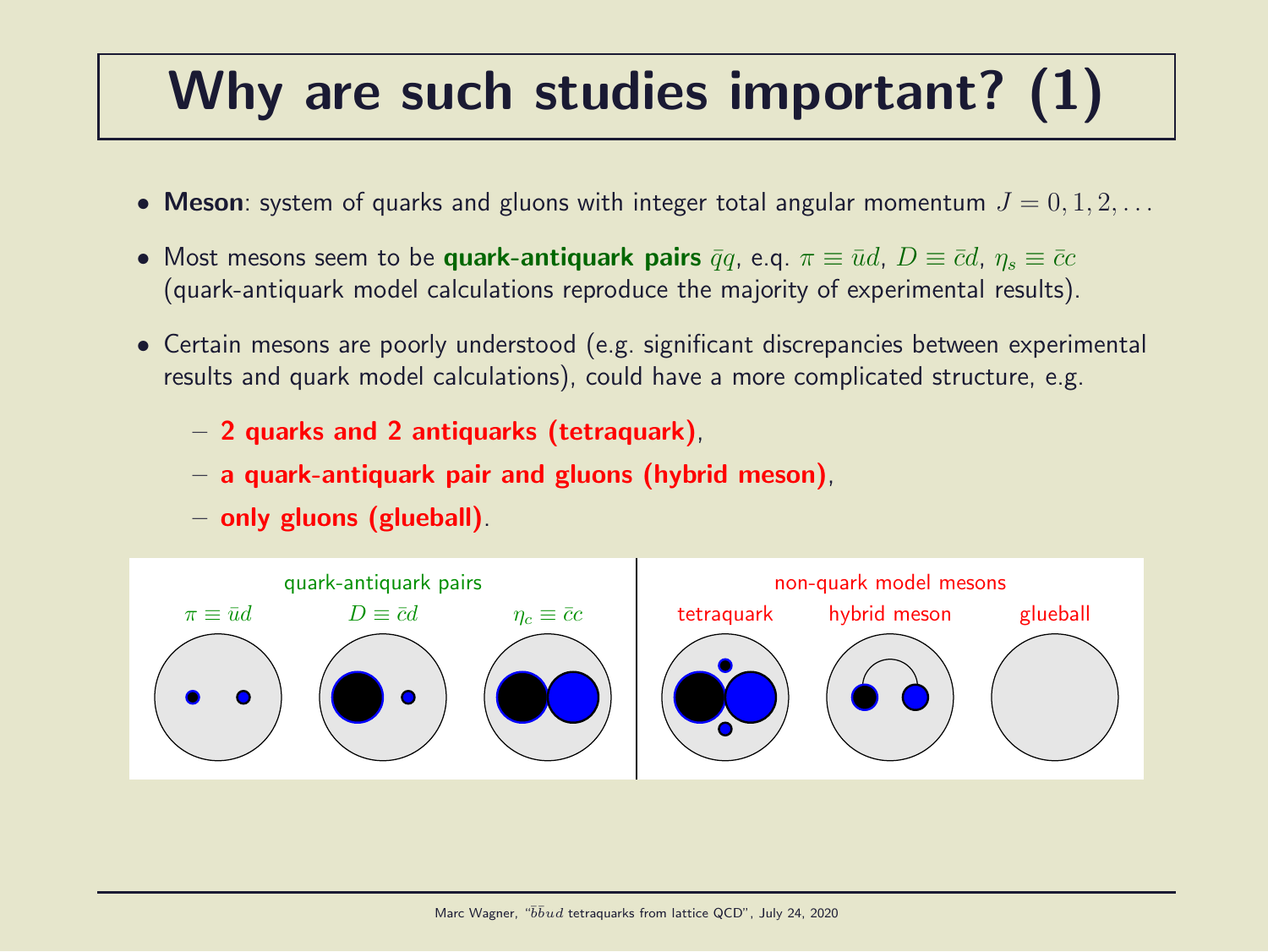### Why are such studies important? (2)

- Indications for tetraquark structures:
	- Electrically charged mesons  $Z_b(10610)^+$  and  $Z_b(10650)^+$ :
		- $*$  Mass suggests a  $b\bar{b}$  pair ...
		- $*$   $\dots$  but  $b\bar{b}$  is electrically neutral  $\dots$ ?
		- ∗ Easy to understand, when assuming a tetraquark structure:  $Z_b(\ldots)^+ \equiv b\bar{b}u\bar{d}$   $(u \to +2/3 e, \bar{d} \to -1/3 e).$



- Electrically charged  $Z_c$  states:
	- ∗ Similar to  $Z<sub>b</sub>$  states.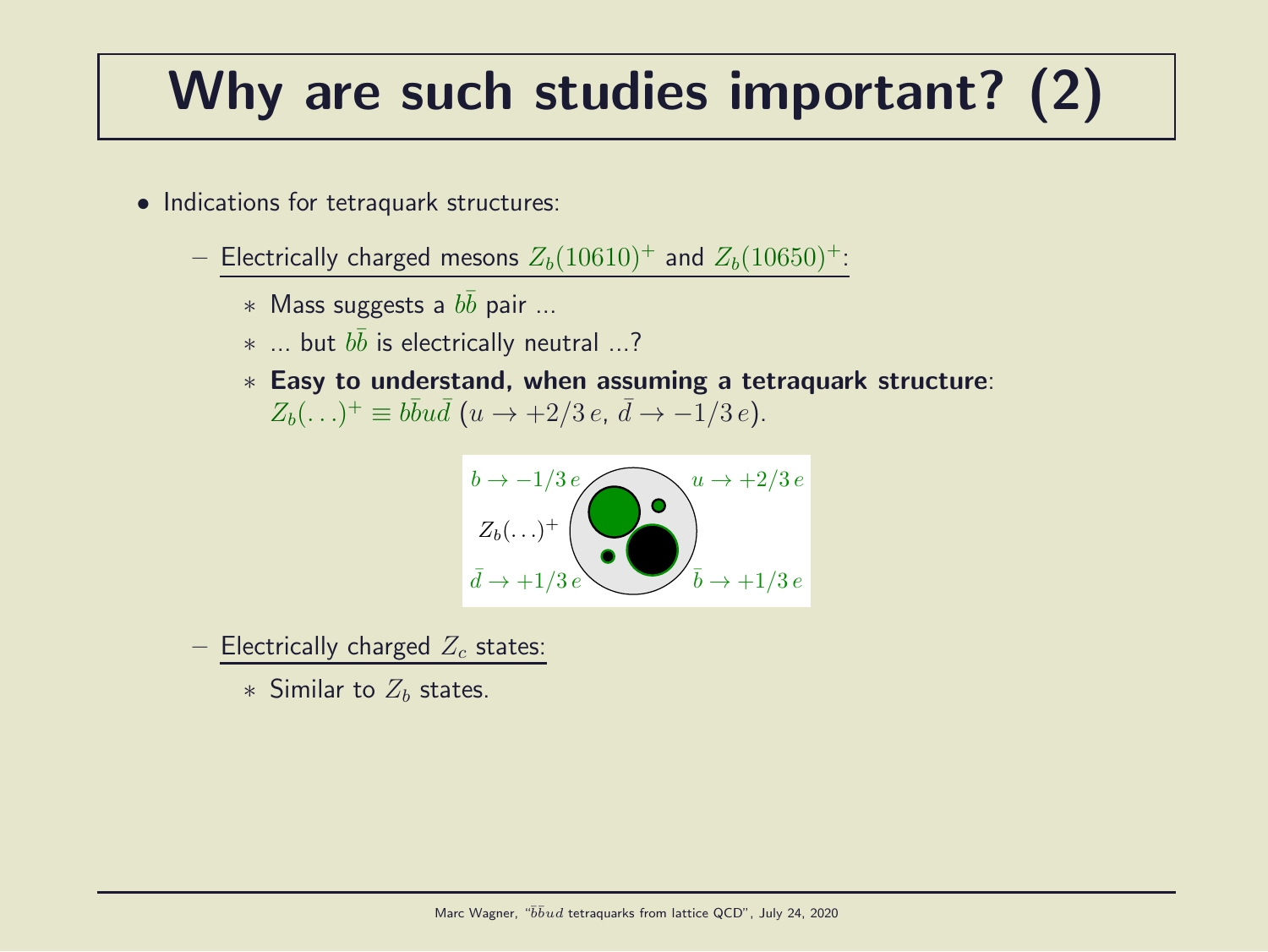#### **Outline**

- $\bullet$   $\bar{b}\bar{b}qq$  /  $BB$  potentials.
- Stable  $\bar{b} \bar{b} q q$  tetraquarks.
- $\bullet$   $\bar b\bar b qq$  tetraquark resonances.
- Inclusion of heavy spin effects.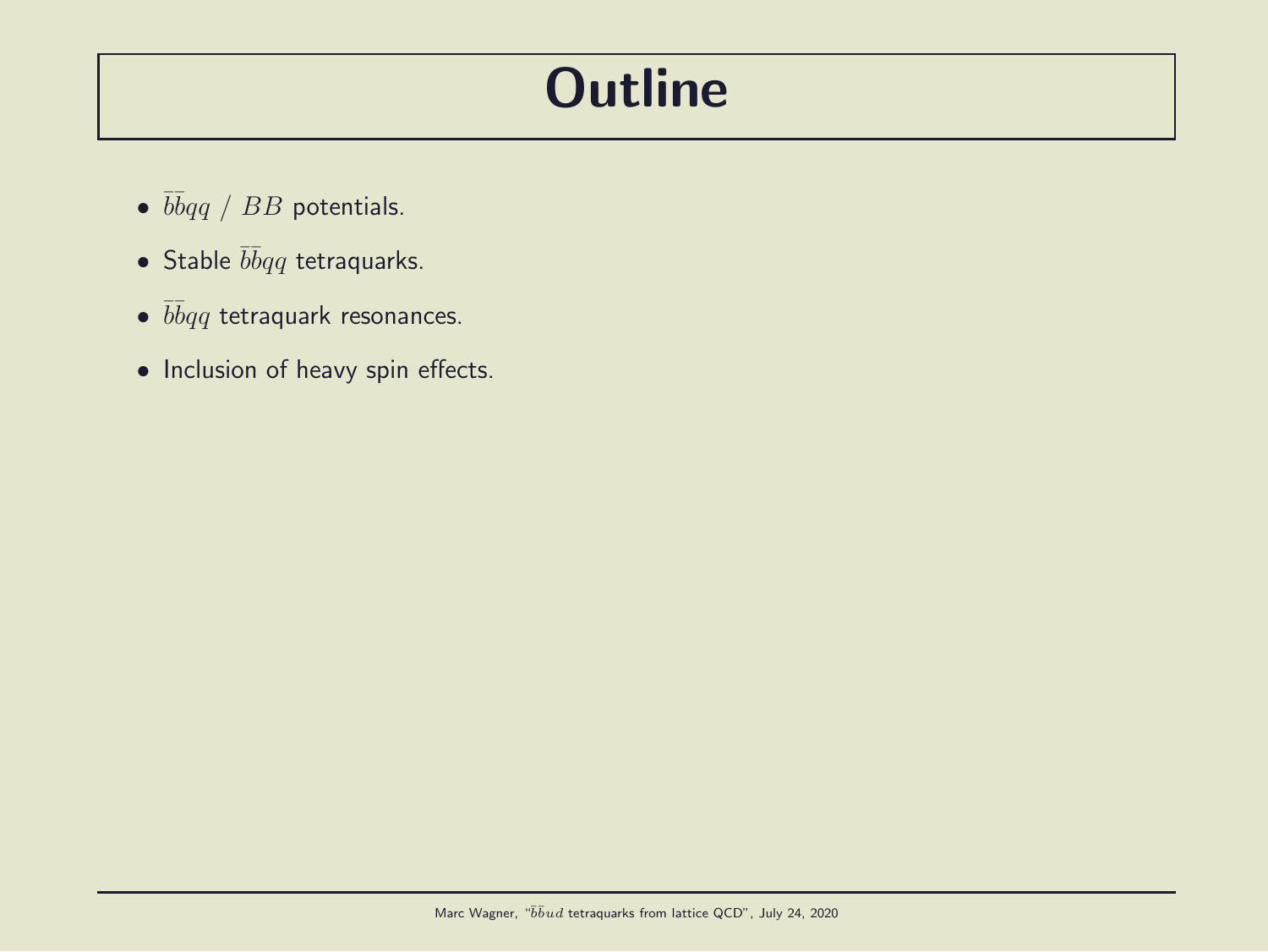# $\overline{b} \overline{b} q \overline{q}$  /  $BB$  potentials (1)

- $\bullet$  Spins of static antiquarks  $\bar b \bar b$  are irrelevant (they do not appear in the Hamiltonian).
- $\bullet\,$  At large  $\bar b \bar b$  separation  $r$ , the four quarks will form two static-light mesons  $\bar b q$  and  $\bar b q.$
- Consider only pseudoscalar/vector mesons  $(j^P = (1/2)^-$ , PDG:  $B$ ,  $B^*$ ) and scalar/pseudovector mesons  $(j^P = (1/2)^+,$  PDG:  $B^*_0$ ,  $B^*_1$ ), which are among the lightest static-light mesons ( $i$ : spin of the light degrees of freedom).
- $\bullet\,$  Compute and study the dependence of  $\bar b \bar b$  potentials in the presence of  $qq$  on
	- the "light" quark flavors  $q \in \{u, d, s, c\}$  (isospin, flavor),
	- the "light" quark spin (the static quark spin is irrelevant),
	- $-$  the type of the meson  $B$ ,  $B^*$  and/or  $B^*_0$ ,  $B^*_1$  (parity).
	- $\rightarrow$  Many different channels: attractive as well as repulsive, different asymptotic values ...

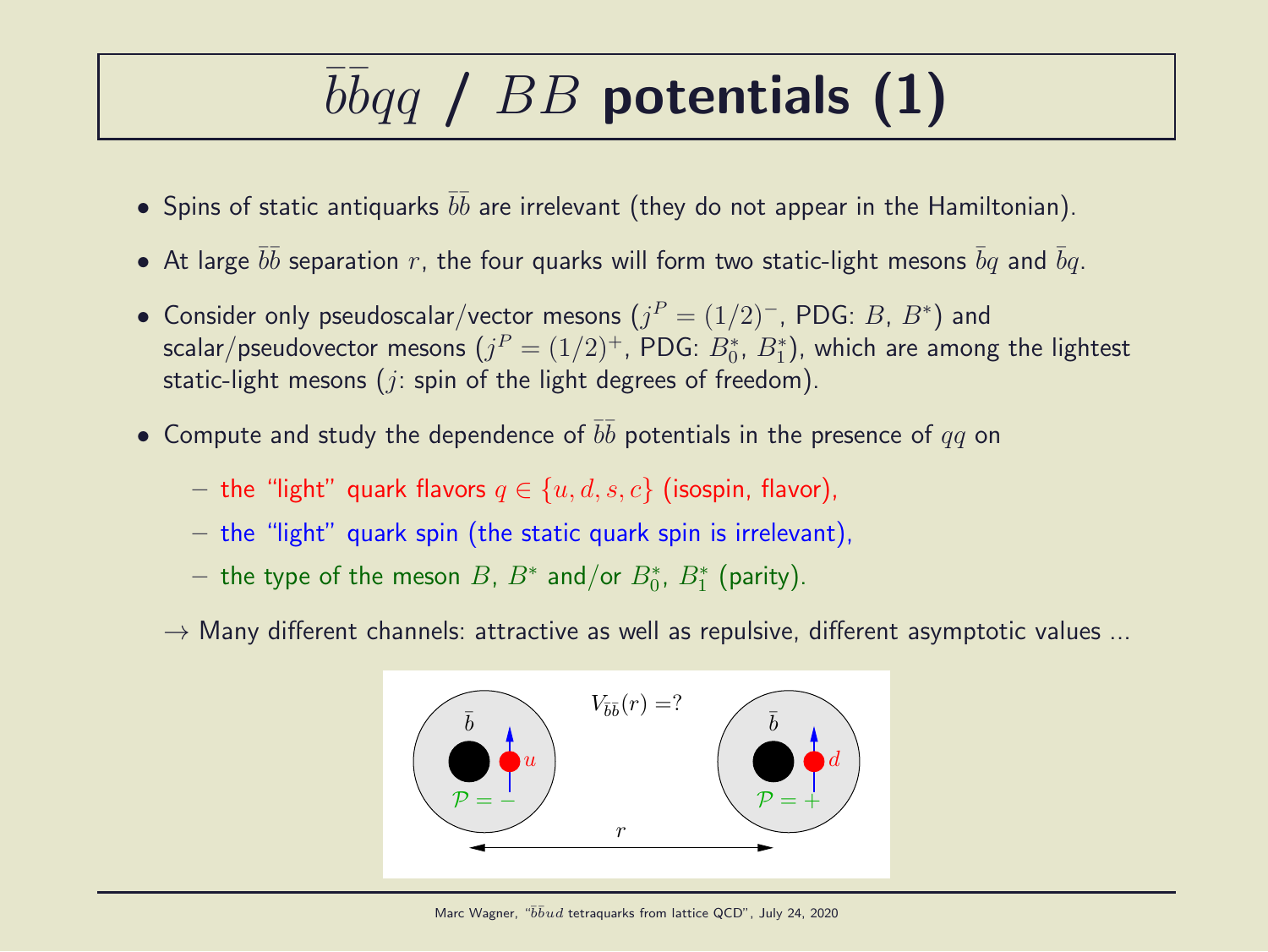# $\overline{b} \overline{b} q \overline{q}$  /  $BB$  potentials (2)

- $\bullet$  Rotational symmetry broken by static quarks  $\bar b \bar b.$
- Remaining symmetries and quantum numbers:
	- $j_z \equiv \Lambda$ : rotations around the separation axis (e.g. z axis).
	- $P \equiv \eta$ : parity.
	- $P_x$  ≡  $\epsilon$ : reflection along an axis perpendicular to the separation axis (e.g. x axis).
- To extract the potential(s) of a given sector  $(I, I_z, |j_z|, P, P_x)$ , compute the temporal correlation function of the trial state(s)

$$
\left(C\Gamma\right)_{AB}\left(C\tilde{\Gamma}\right)_{CD}\left(\bar{Q}_C(-\mathbf{r}/2)q_A^{(1)}(-\mathbf{r}/2)\right)\left(\bar{Q}_D(+\mathbf{r}/2)q_B^{(2)}(+\mathbf{r}/2)\right)|\Omega\rangle.
$$

- $− q^{(1)}q^{(2)} ∈ {ud du , uu, dd, ud + du, ss, cc}$  (isospin I, I<sub>z</sub>, flavor).
- Γ is an arbitrary combination of  $\gamma$  matrices (spin  $|j_z|$ , parity P,  $P_x$ ).
- $-\tilde{\Gamma} \in \{(1-\gamma_0)\gamma_5, (1-\gamma_0)\gamma_i\}$  (irrelevant).



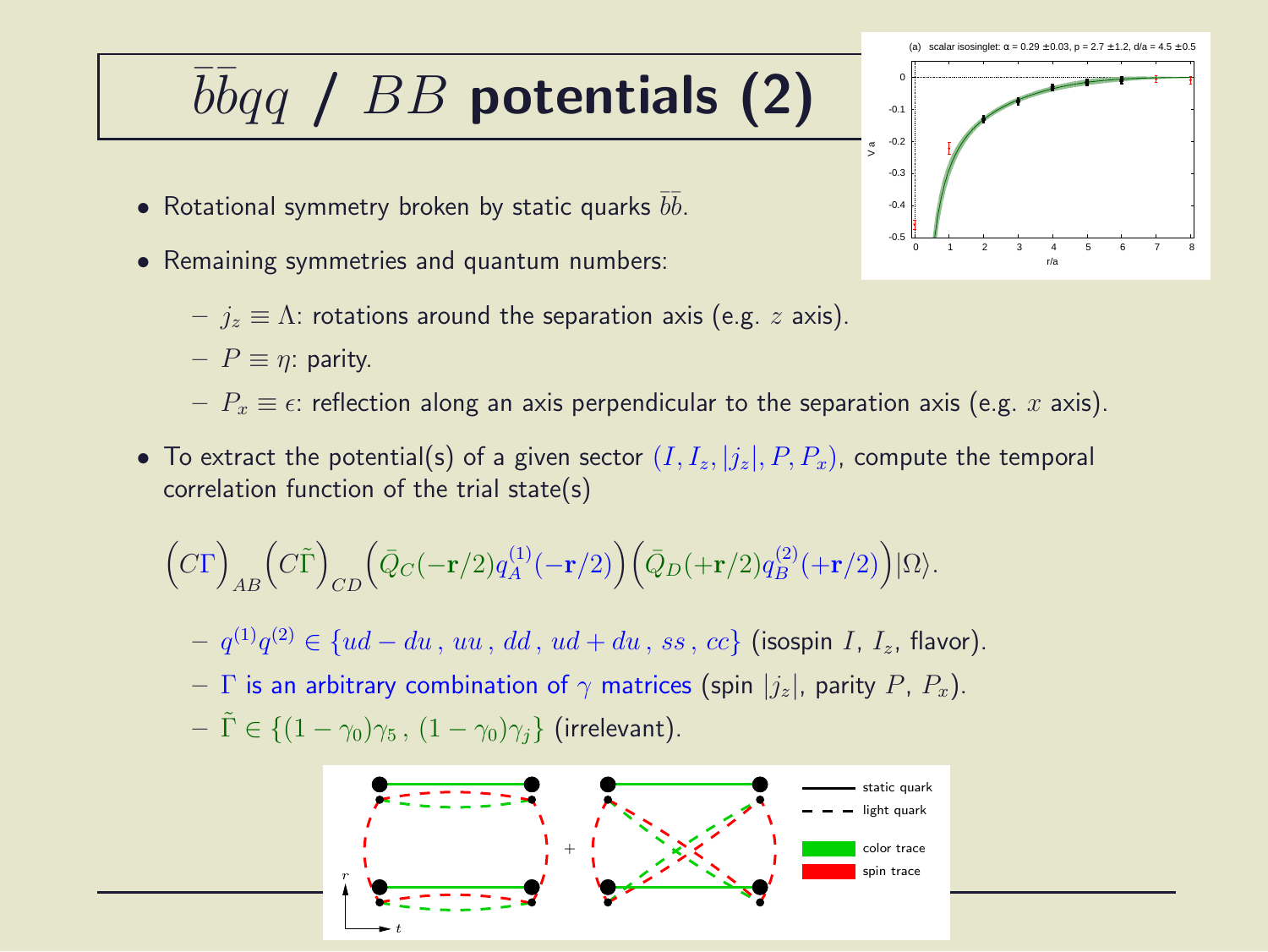# $\overline{b} \overline{b} q \overline{q}$  /  $BB$  potentials (3)

- The most attractive potential has
	- isospin  $I = 0$ ,
	- light quark spin  $j_z = 0$ ,

and ist asymptotic value at large  $\bar b \bar b$  separations  $r$  corresponds to  $2\times m_{B^*}.$ 

• Parameterize lattice results by

 $V_{\bar{b}\bar{b}}(r)$  =  $\alpha$ r  $\exp\left(-\left(\frac{r}{4}\right)$  $\boldsymbol{d}$  $\binom{p}{ } + V_0.$ 

 $1/r$ : 1-gluon exchange at small  $\bar{b}\bar{b}$  separations.

 $- \, \exp(-(r/d)^p)$ : color screening at large  $\bar{b} \bar{b}$  separations due to meson formation.

 $-$  Fit parameters  $\alpha$ ,  $d$  and  $V_0$  obtained by  $\chi^2$  minimizing fits;  $p=2$  from quark models.

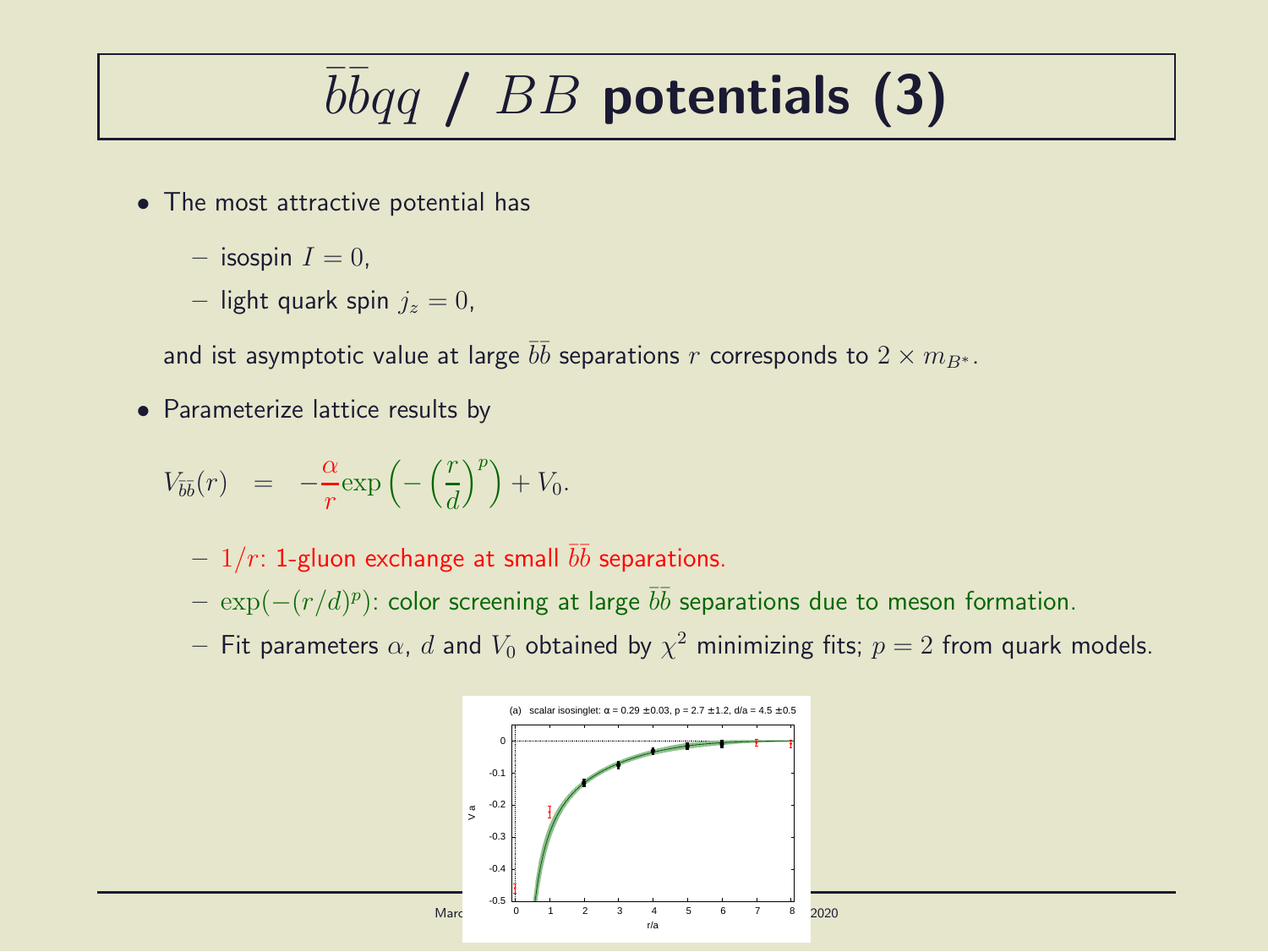## Stable  $\overline{b} \overline{b} q q$  tetraquarks

 $\bullet$  Solve the Schrödinger equation for the relative coordinate of the heavy quarks  $\bar b \bar b$  using the previously computed  $\bar b\bar b qq$  /  $BB$  potentials,

$$
\Big(-\frac{1}{2\mu}\triangle + V_{\overline{b}\overline{b}}(r)\Big)\psi(\mathbf{r}) = E\psi(\mathbf{r}) \quad , \quad \mu = m_b/2.
$$

- Possibly existing bound states, i.e.  $E < 0$ , indicate stable  $\overline{b} \overline{b} q q$  tetraquarks.
- $\bullet$  There is a bound state for orbital angular momentum  $L=0$  of  $\overline{b}\overline{b}$ :
	- $-$  Binding energy  $-E = 90^{+43}_{-36}$  MeV with respect to the  $BB^\ast$  threshold.
	- Quantum numbers:  $I(J^P) = 0(1^+).$
- No further bound states ... but there could still be resonances.

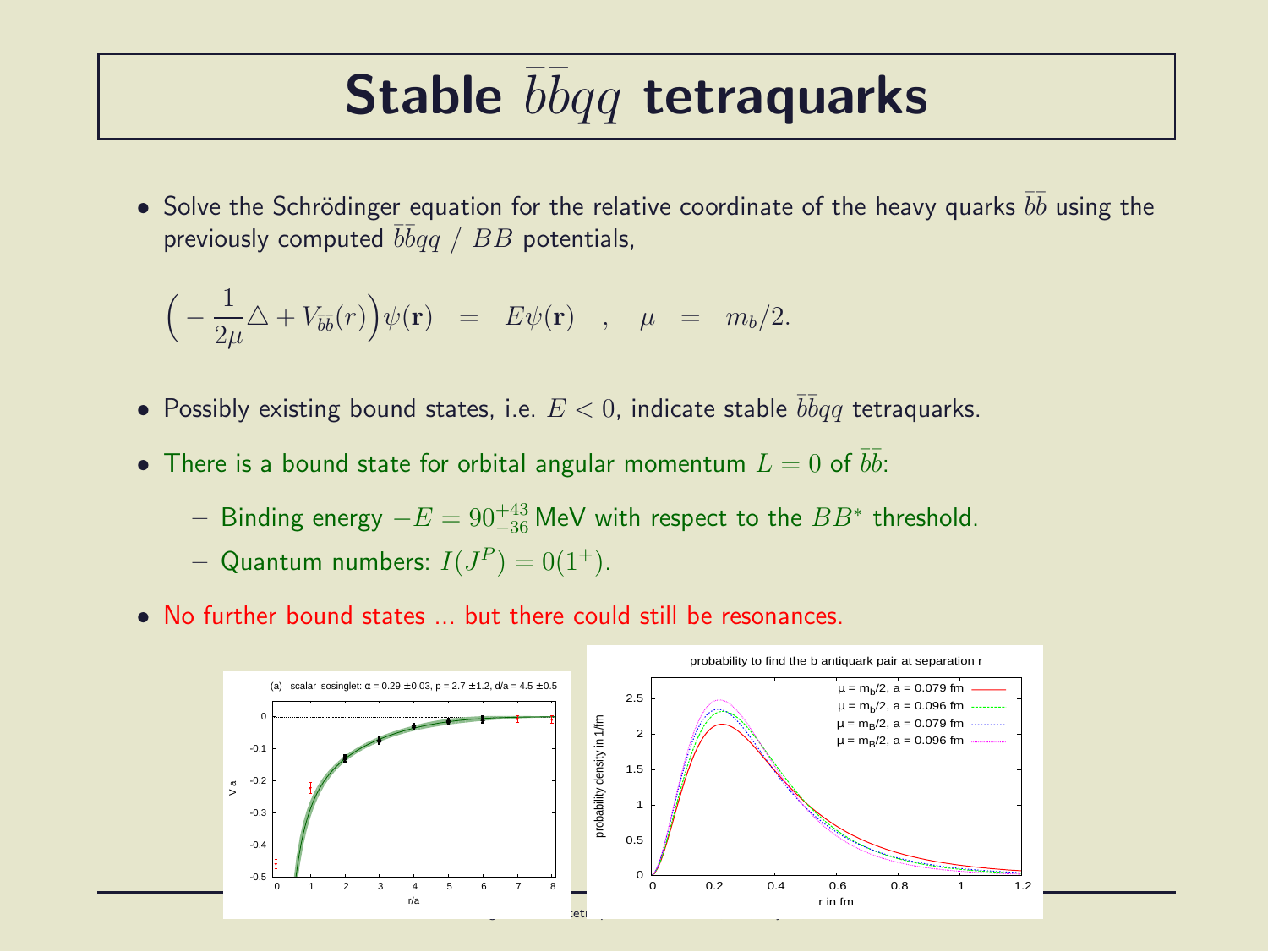## $\overline{b} \overline{b} q q$  tetraquark resonances

- $\bullet$  Comparatively easy to investigate within our approach (since we have potentials  $V_{\bar{b}\bar{b}}(r)$ , no Lüscher method etc. necessary).
- Use standard methods from scattering theory:
	- $-$  Solve Schrödinger equation with potential  $V_{\bar{b}\bar{b}}(r)$  and appropriate boundary conditions  $\rightarrow$  partial wave scattering amplitudes  $t_L(E)$ .
	- Use partial wave scattering amplitudes  $t_L(E)$  to ...
		- $*$   $\ldots$  determine scattering phase shifts via  $1+2it_L=e^{2i\delta_L}$ 
			- $\rightarrow$  sharp rise (ideally from  $\approx 0$  to  $\approx \pi$ ) indicates resonance mass.
		- $*$  ... determine poles of the scattering amplitudes  $t_L(E)$ 
			- $\rightarrow$  real part of a pole  $\equiv$  resonance mass  $(m = \text{Re}(E_{\text{pole}}))$
			- $\rightarrow$  imaginary part of a pole  $\equiv$  resonance width  $(\Gamma = -2\text{Im}(E_{\text{pole}})).$
- There is a resonance for  $L = 1$ .
	- $-$  Resonance mass  $E = +17^{+4}_{-4}$  MeV above the BB threshold.
	- $-$  Decay width  $\Gamma = 112^{+90}_{-103}$  MeV.
	- $-$  Quantum numbers  $I(J^P) = 0(1^-)$ .